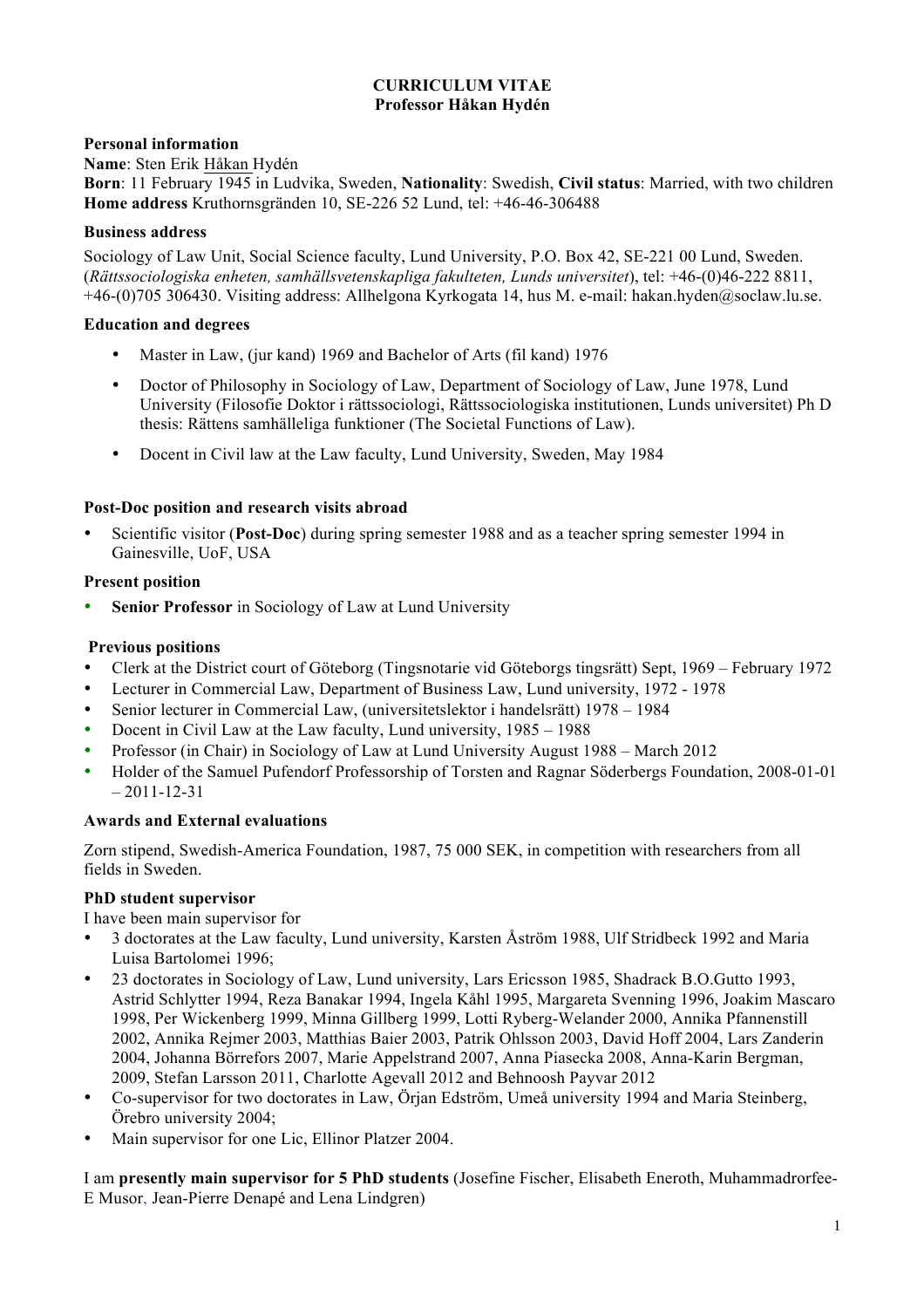# **Visiting Post-Docs**

One doctorate from China has been visiting for a academic year 2009, writing on his thesis about Human Rights in China, one post-doc from Montenegro (2008-2010) hosted by our research unit.

## **Commissions**

**…………….**

- Vice-chairman in the non-profit organization FmF, (Researchers meeting Filmproducers), 1999 -
- Seminars at different universities all over the world, including the so-called Third World
- Extern referee within the programme Miljö og utvikling, Norges forskningsråd, 2002 -
- Member of the board for the programme "Utviklingsveier i Sør, Norges forskningsråd, 2003
- Extern referee for the board of HUMSAM-cooperation, University of Oslo, 2003
- Extern referee in The Research Council of Norway 2004-
- Extern referee for FAS, FORMAS, Österjöstiftelsen, Räddningsverket, m fl

-Member of The Regional Committee for Ethical assessment of scientific applications (Regionala etikprövningsnämnden i Lund, avd 3), 2004-

- Chairman in the organization (NGO) Arbetsliv och Forskning, 2004-
- Member of the research Council at "The Crime Victim Compensation and Support Authority"

- Member of the preparatory group for granting research support within Legal science and Philosophy at the Swedish Research Council (Vetenskapsrådet), 2007 -

- Expert on several appointing committées at different faculties and universities in Scandinavia

- Member of several examination boards, at least more than ten since 2000, as well as opponent for PhD judgement at different faculties and different universities in and outside Scandinavia, such as University of Milan, University of Latvia, University of Lithuania and University of Tuebingen in Germany

- Member of the Board of Trustees of the private company, Labs2 Group, 2005-2008

- Member of the Steering Group for DG Enterprise and Industry studies on e-Business legislation, 2006-2008

- Member of the editorial committee of the Nordic Journal of Justice (Retfaerd), 1981 - 2005

- Member of the editorial committee of the African Journal of Constitutionalism and Human Rights (University of Kampala, Uganda), 1994 - 2000

- Member of the editorial committee of the Italian Journal in Sociology of Law, Sociologia del Diretto, 1998 -

- Member of the Board of Wahlgrenska stiftelsen, 2009 –

- Fellow of the World Academy of Arts and Sciences, 2009 –

- Adjunct professor at Inner Mongolia Normal University (China), 2010 -

- Member of the Governing Board of the Research Council for Sociology of law, within the International Sociological Association, 2010 –

- Member of the Governing Board of the International Institute for Sociology of Law, Onati, Spain, 2010 - .

# **Teaching experience**

From all levels in sociology of law, from business law at the department for business law and from civil law at the law faculty

# **Current and recent research projects**

- Normcreation within Companies, project within the research programme AGREE financed by the Environmental Protection Agency, 2002-2006, inalles 1.900.000 SEK

- The Crime Victim Compensation and Support Authority, PhD-project, appr. 1.500.000 SEK

- Business and Human Rights – an analysis of the interface between voluntary initiative and public policy, a post-doc project sponsored by The Swedish Research Council , in total 3.300.050 SEK during 2005-2007;

- Saving Bank Foundation, Skåne, PhD-project, 830.000 SEK, 2005,

- Malmö Housing Company, PhD-project, 507.000 SEK, 2004;

- Wivi Alexanderssons Foundation for Human Rights Research, donation, 1.400.000 SEK

- FORMAS, 2 050 000 SEK, 2007-2009, for a project on Ecostrategic Forestry

- The Crime Victim Compensation and Support Authority, 2 400 000 kr for a three year PhD-project, November 2007-10

- Vetenskapsrådet, 3 347 000 kr för projekt om Business and Human Rights

- Vetenskapsrådet, 1 650 000 kr for a project on Education for Sustainable development.

- KK-stiftelsen, 4 771 000 kr 2009-2012 for a project on "Unga nätkulturer" (young Net Cultures) together with Docent Måns Svensson and Dr. Stefan Larsson

#### **> Dissemination and applications of research results**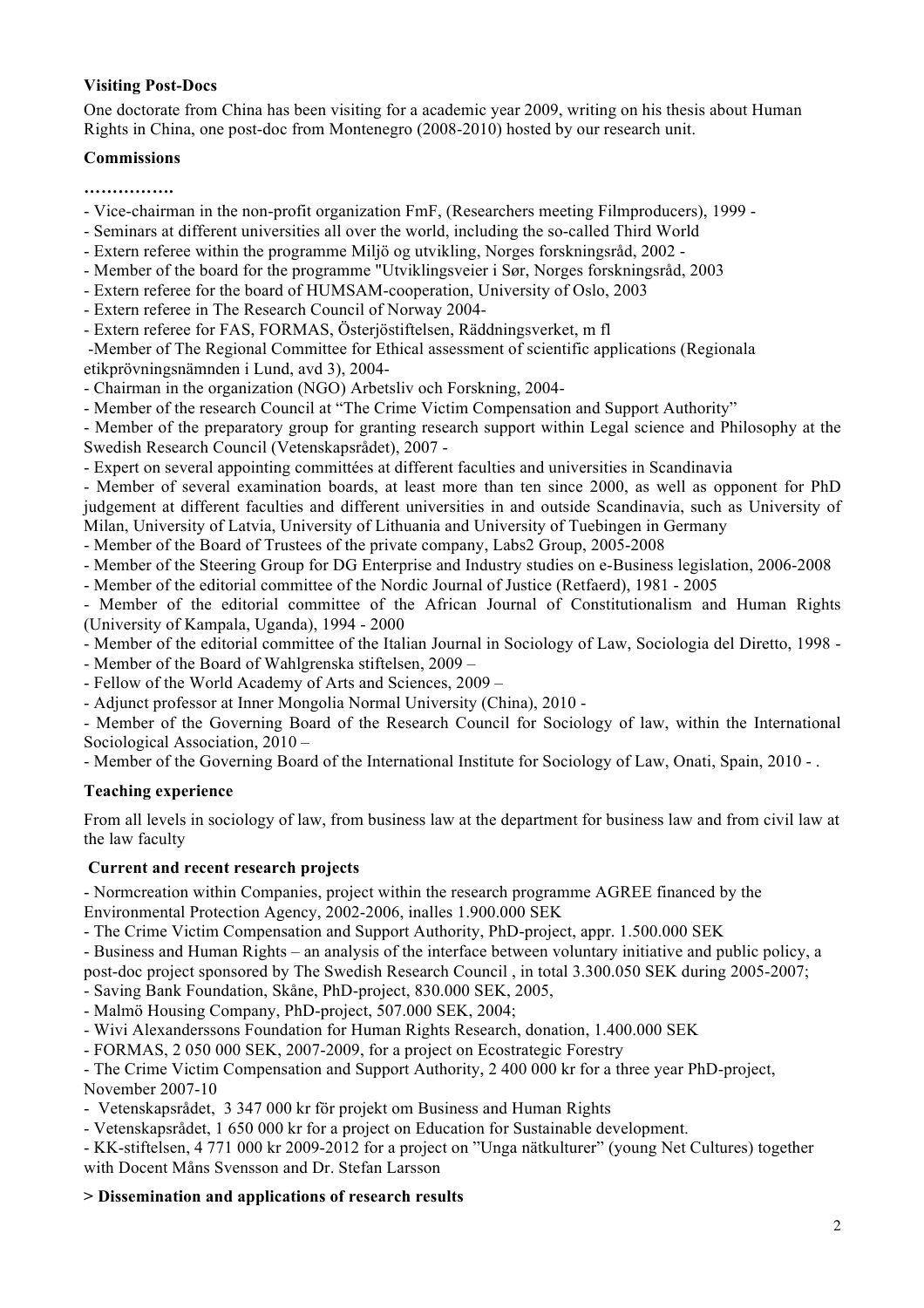- I´m vice-chairman in the non-profit organization FmF, (Researchers meeting Filmproducers). I have in that capacity taken part in Filmfestivals both in Sweden (Göteborg and Helsingborg) and abroad (Austria),

- I cooperate with Film-makers engaged in documentaries. The Film The Art of Being Human (Konsten att vara människa) is based on my research and broadcasted on Swedish television (SVT 2, 28 Febr. 2010)

- I have experience in the 1980s from being responsible, together with Boel Flodgren, the former Vicechancellor at Lund university, for organizing and producing two academic courses, one about Labour law and the other an Introduction to legal studies, set up by the Swedish Educational Broadcasting Company,

- As chairman of the NGO "The Organisation for Working life and Research" (Förbundet arbetsliv och forskning) I work with integrating theory and practice by among other things organizing public seminars,

- I have been given speeches for among others, The Swedish Council for Adult Education, the Net University, the Swedish Agency for flexible learning, for Krinova (Kristianstad),

- I take part in a film on the homepage of the Equal Opportunities Ombudsman where I comment on the role of law in general and the law about Equal opportunities specifically.

- Presently Chief Editor of the journal "Work Life in Transition"

- I´m interviewed regularly on television and in radio, as well as in different newspapers, commenting certain events.

#### **List of publications, Håkan Hydén**

#### **PhD thesis (1978)**

Håkan Hydén, *Rättens samhälleliga funktioner (The Societal Functions of Law)* Lund: Studentlitteratur, 1978, 408 pages

#### **Publications in refereed journals**

- 1. "Till kritiken av den offentliga rätten" (On the Critique of Public Law), *Retfaerd nr 30 1984*. 20 pp.
- 2. "Sociology of Law in Scandinavia", *Journal of Law and Society, 1986 nr 1*, 14 pp.
- 3. "Reflexive Law Post-Regulatory Model or a Step to a New Substantive Law?", *Jahrbuch für Rechtspolitologie 1987 nr 1*, Grenzen des Rechts, 13 pp.
- 4. "Förmögenhetsrätten ur ett rättssociologiskt perspektiv" (The Law of Property from a Sociology of Law Perspective), *Svensk Juristtidning 1988*, 20 pp.
- 5. "Towards a Post-Interventional Environmental Law", *Jahrbuch für Rechtspolitologie 1991 nr 2*, 15 pp.
- 6. "Enterprise Rights and the Swedish Experience" in *Organization, The IInterdisciplinary journal of Organization, Theory and Society*, Vol. 2 1995.
- 7. "Vad kommer efter lönearbetsrätten?" (What will follow the Labor Law of the Wage Earning Model?), in the *Journal Arbetsmarknad & Arbetsliv (Labor Market and Working Life)*, 1996 No.4. 20 pp.
- 8. "Even a Stepchild Eventually Grows Up: On the Identity of Sociology of Law" in *Retfærd Nr. 85*, 1999
- 9. "Normativa grundmönster mot en teori om rättsliga förändringsprocesser" (Normative Patterns towards a Theory of Legal Transformation Processes) in volume in honour of Anna Christensen, Ann Henning (ed*) Normativa Perspektiv* (*Normative Perspectives*), Juristförlaget i Lund 2000, s 119 - 155
- 10. Children's right to water as a contested domain: Gendered reflections from India ( H Hydén, K Åström, N Singh, P Wickenberg). *Society for International Development*. 2007
- 11. Gender & Water from Human Rights Perspective: Role of Context in Translating International Norms into Local Action (N Singh, P Wickenberg, K Åström, H Hydén). In *Journal for Rural Society.* 2008
- 12. Gender, Society & human right to water (N Singh, P Wickenberg, K Åström, H Hydén). In *Indian Journal of Gender Studies*. 2008
- 13. Law, Deviation and Paradigmatic Change: Copyright and its metaphors, Stefan Larsson and Håkan Hydén in Garcia-Ruiz et al. *Technology for Facilitating Humanity and Combating Social Deviations: Interdisciplinary Perspectives*, IGI Global. 2010

#### **Books**

- 1. *Rättsregler* (Legal rules. An Introduction to the Legal System), Studentlitteratur, Lund 2001 (1977), 180 pp.
- 2. *Rättens samhälleliga funktioner* (The Societal Functions of Law), Diss., Lund: Studentlitteratur 1978, 408 pp.
- 3. *Arbetsrätt. Om rättens innehåll och tillämpning i arbetslivet* (Labor Law. On the Content and Application of Law in Working Life), co-author, Lund 1981, 292 pp.
- 4. *Revisorn och rätten* (The Auditor and the Law), ed., Lund 1982, 183 pp.
- 5. *Rätten som instrument för social förändring* (Law as Instrument for Social Change), Lund: Liber 1982, 109 pp.
- 6. *Ram eller lag? Om ramlagstiftning och samhällsorganisation* (Frame or Law? On Frame-Laws and Societal Organization), DsC 1984:12, Stockholm 1984, 122 pp.
- 7. *Arbetslivets reglering* (The Regulation of Working Life), Lund 1985, 282 pp.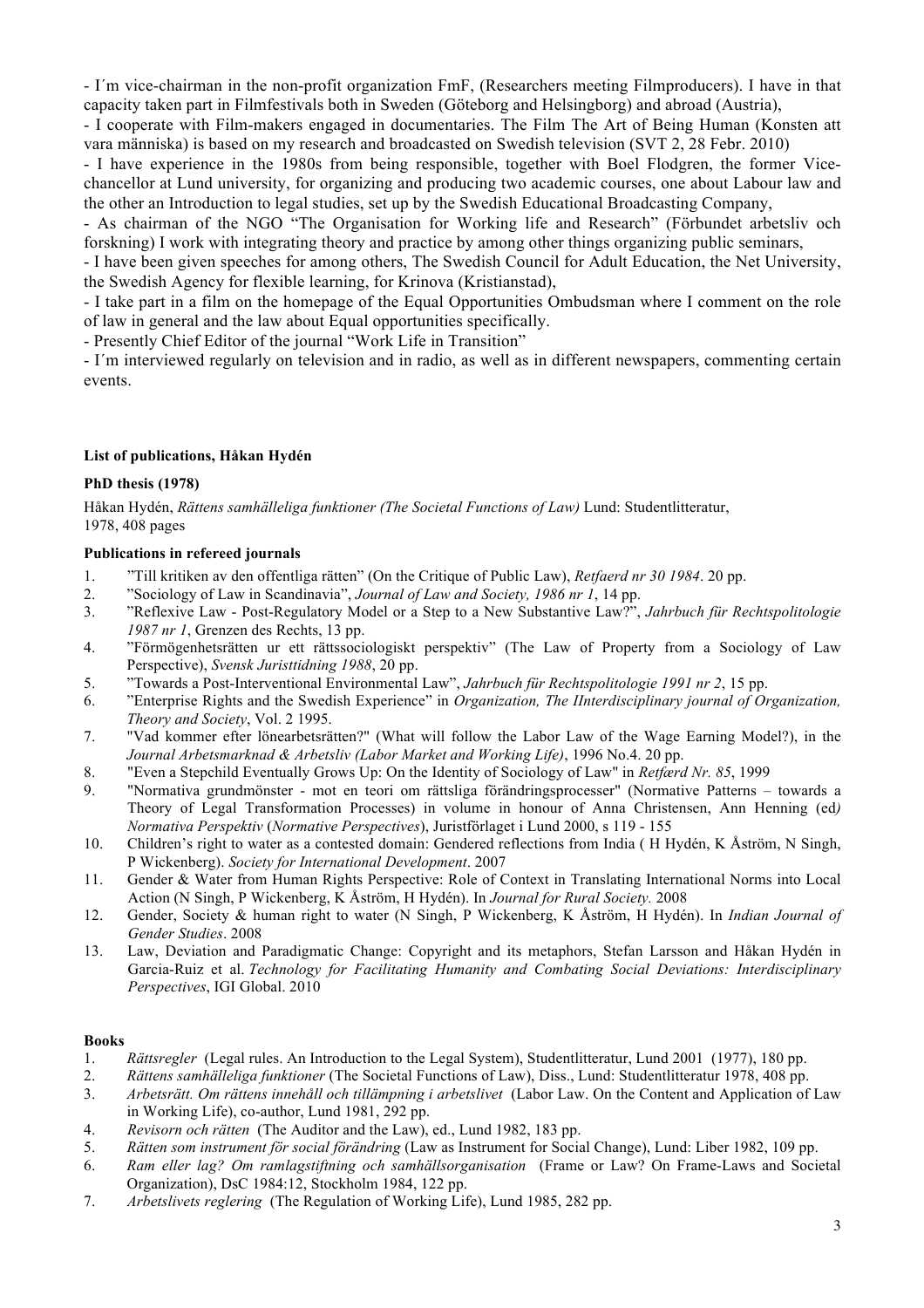- 9. *Human Rights in an Integrated, Global Perspective with Special Emphasis on Human Rights*, co-author together with María Luisa Bartolomei and Shadrack B.O.Gutto, Brochure, Institute of Sociology of Law, Lund University 1989, 65 pp.
- 10. *Arbetsmiljön i Stenindustrin* (Work Environment in the Quarry Industry), co-author, Kristianstad 1990, 254 pp.
- 11. *The Nordic Model*, co-author on the Industrial Relations within the Nordic Countries, where my part is about the Working Environment, Dartmout Publishing Company, 270 pp.
- 12. *IT & SOCIAL FÖRÄNDRING*, (IT & SOCIAL CHANGE), co-author Anders Ewerman, Byggforsk, 1997, 30 pp.
- 13. *Rätten i förändring*, Om kristendenser i svensk rätt (red, tillsammans med Alf Thoor), (Law in Transition. Crisetendencies in Swedish Law), (ed.together with Alf Thoor), 1997, 120 pp.
- 14. *Rättssociologi - då och nu*, (red.) (Sociology of Law Past and Present) 1997,150 pp.
- 15. *Rättssociologi som rättsvetenskap* (Sociology of Law as Legal Science) 1998,100 pp.
- 16. *Rättssociologiska perspektiv på hållbar utveckling*, (red), (Sociology of Law perspectives on sustainable development) (ed), Research report 1998:1, 218 pp
- 17. *Lagen, rätten och den sociala tryggheten: Tunnelbygget genom Hallandsåsen*, (Law and Trust: About the Construction of a Tunnel Through the Ridge Hallandsåsen), together with Anna-Lisa Lindén, department of Sociology, Research report 1998:1
- 18. *Rättssociologi som emancipatorisk vetenskap*, (Sociology of Law as a Science of Emancipation, 1999,
- 19. *Aspekter av och perspektiv på normer*: Rättssociologer reflekterar kring normer, (red), (Aspects and Perspectives of Norms: Sociologists of Law reflects on Norms), Research Report 1999:3, 177 pp,
- 20. *The Implementation of Human Rights in a Global World (Contributions to the recreation of a cross-cultural and interdisciplinary approach*) Edited by Maria Luisa Bartolomei and Håkan Hydén. Lund Studies in Sociology of Law 9, 1999
- 21. *Om relationer mellan normer och regler. (*The Relation Between Norms and Rules). Kompendium i rättssociologi. Sociology of Law, 2004
- 22. *Landskrona 1970-2010 I tid och rum* (red). Research Report in Sociology of Law, Lund 2004:3
- 23. N*ormvetenskap*, (Norm-science), Department of Sociology, 2006 (2002), 330 pp.
- 24. *Rättssociologi som rättsvetenskap*, (Sociology of Law as Legal Science), Studentlitteratur, Lund 2005, 295 pp
- 25. Contributions in Sociology of Law: remarks from a Swedish Horizon (Eds. H Hydén & P Wickenberg). *Lund Studies in Sociology of Law; 29*. Lund: Sociology of Law, Lund University. 2008
- 26. *Law and Society*. (Håkan Hydén, Peter Wahlgren eds.) in the series *Scandinavian Studies in Law No. 53* 2008.
- 27. FRAMTIDSBOKEN: Volym 1.0 "The Darling Conceptions of Your Time". (ed.). Sociology of Law. Media-Tryck. 2008

#### **Chapters in books**

 $1 - 6$  …

- 7. "Att hugga i sten utan att gå bet", in *Den svenska arbetsrätten i ett nytt Europa* (The Swedish Labour Law in a New Europe), Birgitta Nyström (ed), Carlssons, Stockholm 1993, 16 pp.
- 8. "Miljöetik och miljörätt" (Environmental Ethics and Environmental Law), in Uno Svedin (ed) *Miljöetik - för ett samhälle på människans och naturens villkor,* Forskningsrådsnämnden, rapport 94:2, Uppsala 1994, 18 pp.
- 9. "Forskning om livsstilsfrågor" in *Forskning om livsstil och miljö*, (Research on Lifestile and Environment), FRN, rapport 94:6, Stockholm 1994, 5 pp.
- 10. "Rätten i förvandling" (Law in Change), 1995, in Margareta Bertilsson (ed), *Rätten i förvandling. Jurister mellan stat och marknad*., 35 pp
- 11. "Law as a Safetybelt and Market as an Enforcer", together with Minna Gillberg, in Mats Rolén (ed), *Challenges in Environmental Human Dimensions Research. Some Swedish Perspectives*, FRN (Swedish Council for Planning and Coordination of Research) 1996, 21 pp.
- 12. "Kontorets arbetsmiljö i ett rättsligt perspektiv", (Working Environment at the Office from a Legal Perspective), chapter in the book *Kontoret, tekniken och människan* (Office, Technology and Human Beings), Lund 1996, pp 195 - 214.
- 13. "Hur kunskapslandskapet kan förmås att matcha jordmanteln" (The correspondence between Knowledge about Landuse and Landcover), in Tuija Hilding-Rydevik (ed), *Samspelet Mark-Vatten-Miljö (The Interplay between Land-Water-Environment)*, FRN (Swedish Council for Planning and Coordination of Research) 1997, 22 pp.
- 14. "Vart har rätten tagit vägen?", (Where is the Law?), article in the book *Rätten i förändring*, 11 pp., 1997
- 15. "Om behovet av en moralisk rätt", (On the Need for Moral Law), article in *Rätten i förändring*, 8 pp., 1997
- 16. "Rättens samhälleliga funktioner då och nu", (The Societal Functions of Law past and present), article in the book *Rättssociologi - då och nu*, 12 pp., 1997
- 17. "Vad är rättssociologi?" Om rättssociologins forskningsuppgifter nu och i framtiden, (What is Sociology of Law? The Research Agenda for Sociology of Law Now and in the Future), article in the book *Rättssociologi - då och nu*, 30 pp., 1997
- 18. "From Sustainability to Reality via Law", article in the book Petersen, Hanne & Poppel, Birger, Dependency, Autonomy, Sustainability in the Arctic, pp 363 - 375.
- 19. "Environmental Decision-Making in Sweden Conflict Resolution, a Matter of Consensus in Favour ot the Environment?", together with Minna Gillberg, in Helmut Weidner (ed), *Alternative Dispute Resolution in*